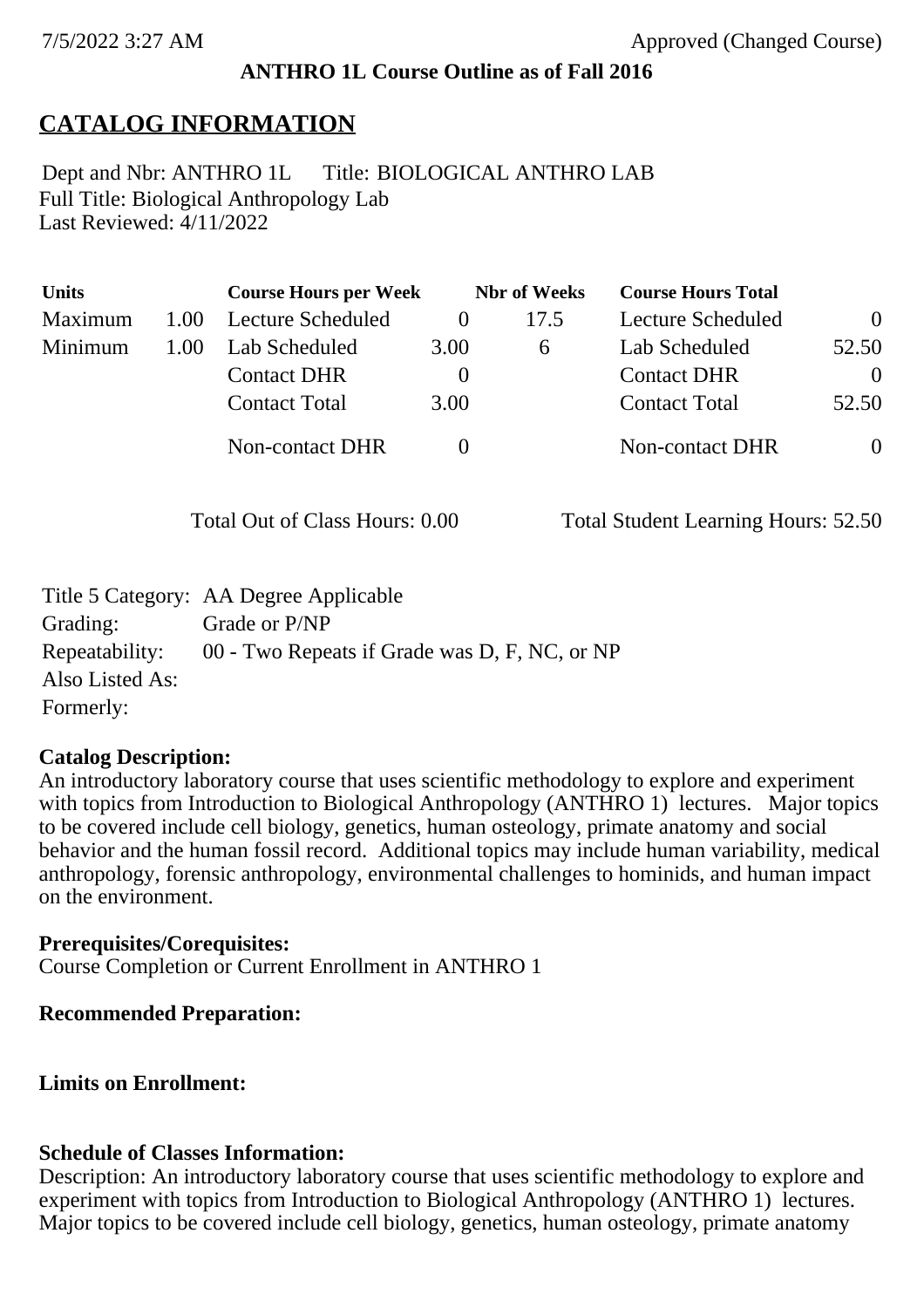and social behavior, and the human fossil record. Additional topics may include human variability, medical anthropology, forensic anthropology, environmental challenges to hominids, and human impact on the environment. (Grade or P/NP) Prerequisites/Corequisites: Course Completion or Current Enrollment in ANTHRO 1 Recommended: Limits on Enrollment: Transfer Credit: CSU;UC. Repeatability: Two Repeats if Grade was D, F, NC, or NP

## **ARTICULATION, MAJOR, and CERTIFICATION INFORMATION:**

| <b>AS Degree:</b><br><b>CSU GE:</b> | Area<br><b>Transfer Area</b><br>B <sub>3</sub> | <b>Laboratory Activity</b>                                                                       |           | Effective:<br>Effective:<br>Fall 2001 | Inactive:<br>Inactive: |
|-------------------------------------|------------------------------------------------|--------------------------------------------------------------------------------------------------|-----------|---------------------------------------|------------------------|
| <b>IGETC:</b>                       | <b>Transfer Area</b><br>5C<br>5B<br>5C         | <b>Fulfills Lab Requirement</b><br><b>Biological Sciences</b><br><b>Fulfills Lab Requirement</b> |           | Effective:<br>Fall 2012<br>Fall 2001  | Inactive:<br>Fall 2012 |
| <b>CSU Transfer: Transferable</b>   |                                                | Effective:                                                                                       | Fall 2001 | Inactive:                             |                        |
| <b>UC Transfer:</b> Transferable    |                                                | Effective:                                                                                       | Fall 2001 | Inactive:                             |                        |

### **CID:**

### **Certificate/Major Applicable:**

[Major Applicable Course](SR_ClassCheck.aspx?CourseKey=ANTHRO1L)

# **COURSE CONTENT**

## **Student Learning Outcomes:**

Upon completion of the course, students will be able to:

- 1. Distinguish scientific methodology from other methods of evaluation or thinking.
- 2. Distinguish a variety of primate and/or hominid evolutionary patterns over time.

3. Assemble or organize specimens and/or models used in physical anthropology (skeletal, dental, genetic).

4. Evaluate and debate social, cultural, environmental, and other influences on hominid adaptation and survival over time.

## **Objectives:**

Upon completion of this course, students will be able to:

1. Discuss the structures of cellular biology and DNA and identify the major principles of genetic inheritance.

2. Identify the major elements of the human skeleton using three-dimensional materials in a lab setting.

3. Compare and contrast human and non-human primate anatomy and social behavior using three-dimensional materials in a laboratory setting.

4. Identify key biological and cultural attributes that characterize the early hominids using threedimensional materials in a laboratory setting.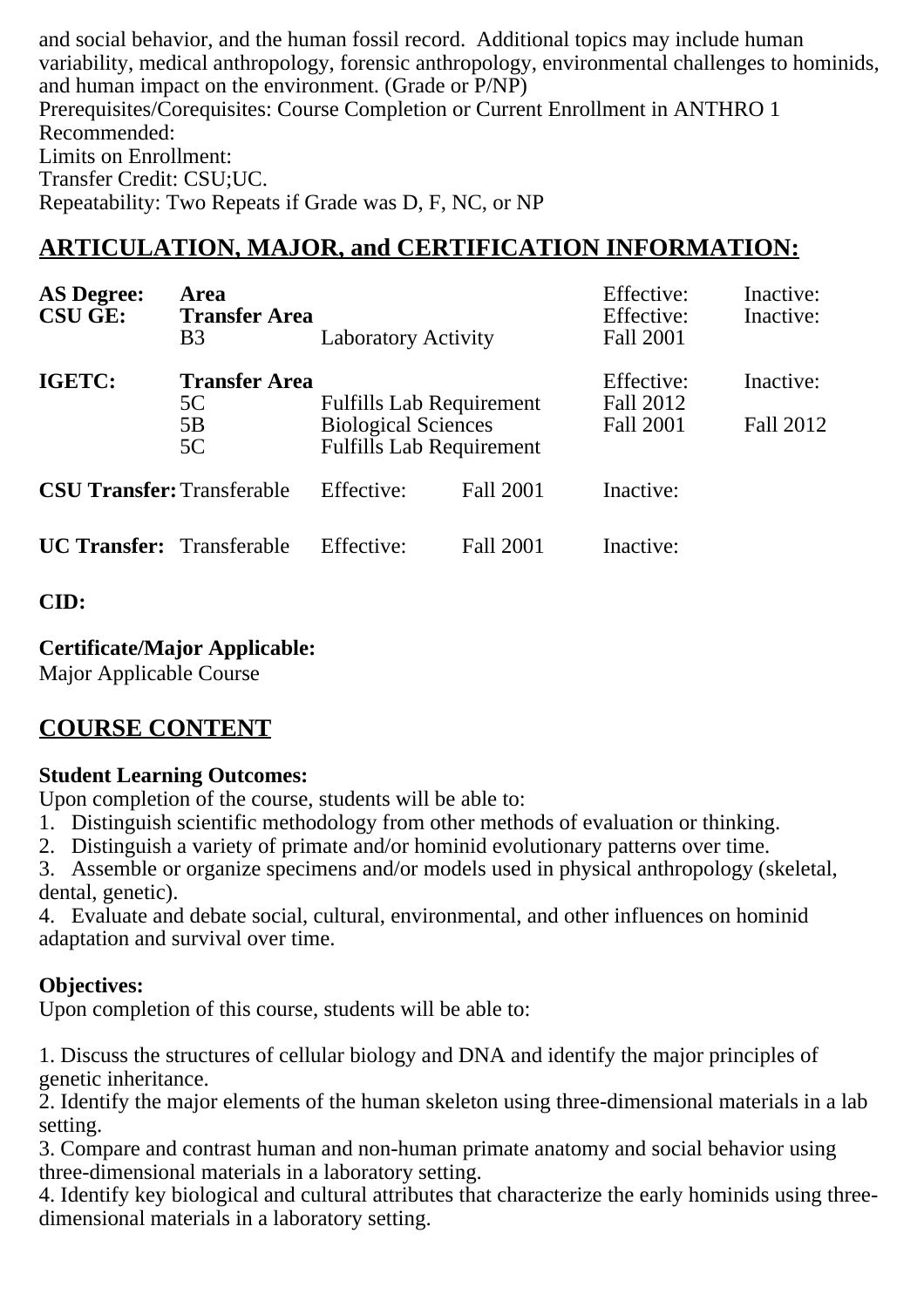## **Topics and Scope:**

This course will cover the following topics:

- I. Cell Biology and Genetics:
	- A. Cellular structure and organelle function
	- B. the structure and functions of DNA
	- C. Principles of inheritance
	- D. Mechanisms of genetic variation and evolutionary change
- II. Human Osteology
	- A. The function of human bone
	- B. The major sections of the human skeleton
	- C. Estimation of age and sex from the human skeleton
- III. Primatology
	- A. Primate taxonomy
	- B. Comparative primate anatomy
	- C. Primate social behavior
- IV. Fossil Record
	- A. The Australopithecines
	- B. The emergence of the genus Homo
	- C. Cultural, behavioral, and biological changes in human evolution
- V. Additional topics may include:
	- A. Human Variability
	- B. Medical Anthropology
	- C. Forensic Anthropology
	- D. Dating Techniques
	- E. Environmental Challenges to Hominins
	- F. Human Impacts on the Environment

#### **Assignment:**

- 1. Weekly in-class reading assignments in course workbook (2-5 pages).
- 2. Weekly problem-solving and/or skills demonstrations with lab models or specimens in class.

3. Weekly in-class attendance and participation in group discussions of data, problem-solving assignments including lab reports.

4. One to four in-class quizzes or exams, which can include multiple choice and true-false questions, short answers, and the identification of three-dimensional specimens.

### **Methods of Evaluation/Basis of Grade:**

**Writing:** Assessment tools that demonstrate writing skills and/or require students to select, organize and explain ideas in writing.

None, This is a degree applicable course but assessment tools based on writing are not included because problem solving assessments and skill demonstrations are more appropriate for this course.

Writing  $0 - 0\%$